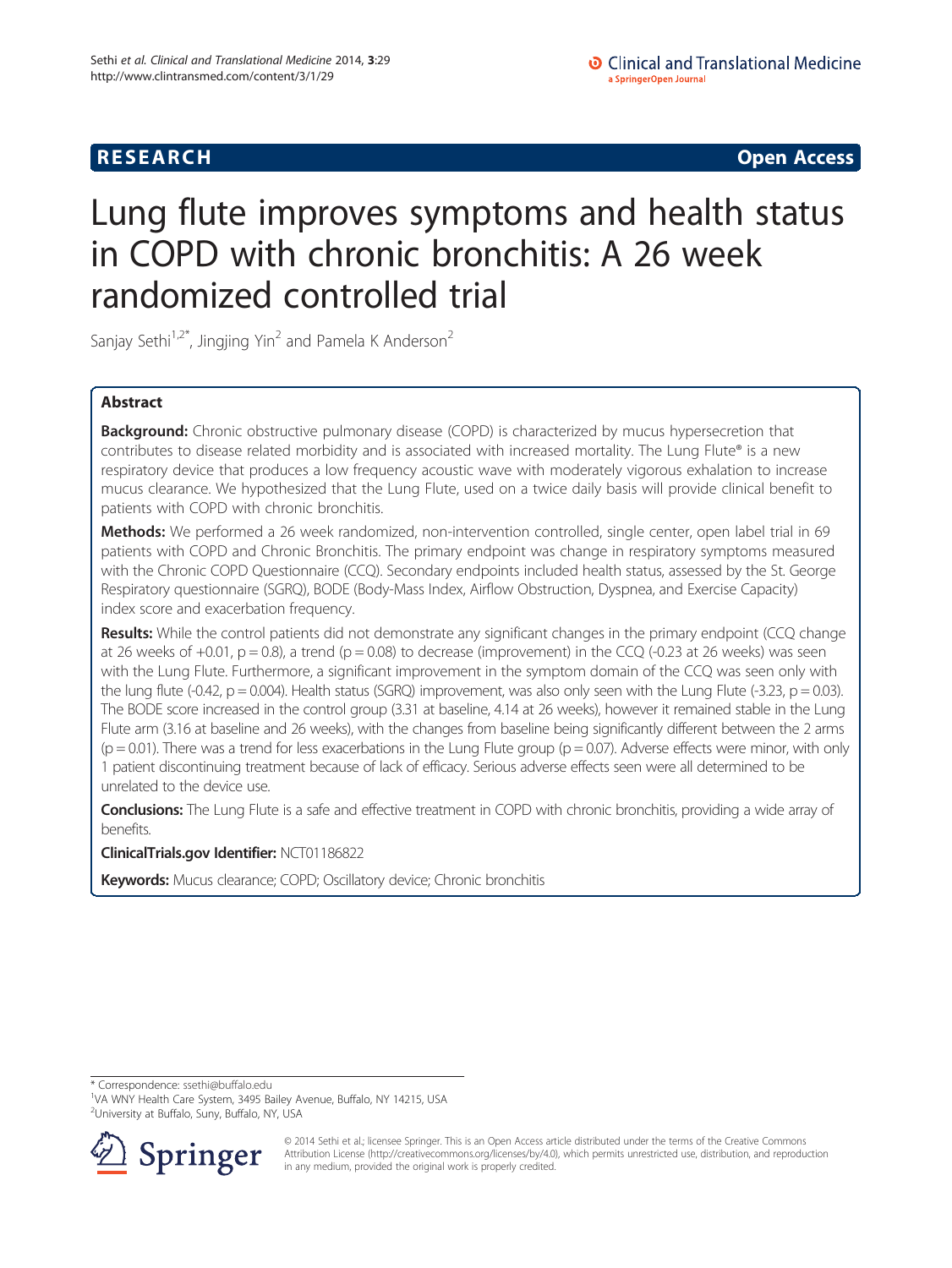#### Background

Mucus hypersecretion and impaired mucociliary clearance is prevalent in many patients with COPD, and contributes significantly to the morbidity and mortality of this disease [\[1,2](#page-7-0)]. In spite of the need for efficacious, convenient and safe treatment for mucus hypersecretion, current choices are few with limited data to support their efficacy in COPD [[3,4\]](#page-7-0). The Lung Flute is a new small self-powered audio device that has been classified by the Food and Drug Administration (FDA) to the family of Oscillatory Positive Expiratory Pressure (OPEP) devices, which includes the Flutter® and the Acapella® [[5,6](#page-7-0)]. However, unlike traditional OPEP devices that use oscillatory back pressure, the Lung Flute has a unique mechanism of action based on acoustic energy. When blown in to with an exhalation vigorous enough to make the reed oscillate, the Lung Flute generates a sound wave of 16 to 22 Hz with an output of 110 to 115 dB using 2.5 cms  $H_2O$  of pressure. This sound wave has the ability to travel down the tracheobronchial tree and vibrate tracheobronchial secretions. This vibration enhances mucociliary clearance of the lower respiratory tract thereby resulting in the induction of sputum. This functionality of the Lung Flute has been applied to sputum induction for diagnostic testing and for the enhancement of mucus clearance from the lower airways (Data on file, Medical Acoustics) [[7,8](#page-7-0)]. The Lung Flute is currently FDA approved and available for patient use by a health care provider prescription for both these purposes.

Therapeutic use of the Lung Flute was initially tested in a trial that as designed to meet regulatory requirements. In a FDA 510(k) non-inferiority study, the Lung Flute was compared to a FDA cleared OPEP device (Acapella®) in a eight-week, randomized, controlled, two arm open-label parallel study in 40 COPD patients with chronic bronchitis. Both devices improved COPD symptoms and disease specific health status, with trends favoring the Lung Flute (Data on file, Medical Acoustics). We wanted to confirm and explore further the therapeutic use of the Lung Flute in COPD in a longer trial and compare it to usual care. This report describes the results of such a 26 week study where patients were randomized to the Lung Flute or usual care. The primary endpoint was COPD symptoms as assessed by the Chronic COPD Questionnaire (CCQ) [[9\]](#page-7-0). Secondary endpoints assessed included spirometric lung function, exercise tolerance, exacerbations and health status.

#### Methods

#### Study design

This was a 26-week, two arm, open label, parallel groups study. Subjects were randomized to the Lung Flute or usual care. The clinical trial registration number of this trial is NCT01186822. The study was approved by the Human Studies subcommittee for the Department of Veterans Affairs (VA) Western New York Healthcare system. All participants provided written informed consent prior to any study procedures.

#### Subjects

We had planned to enroll 80 subjects (see power analysis below) with COPD with chronic bronchitis at a single center (Buffalo VA Medical Center). Inclusion criteria were: a) between 30-80 yrs of age, b) presence of airflow obstruction by spirometry post-bronchodilator forced expiratory volume in 1 second  $(FEV_1)$  to forced vital capacity (FVC) ratio <70% and  $FEV_1$  < 80% predicted, GOLD Stage 2-4), c) presence of chronic bronchitis, i.e. cough productive of sputum on most days of the week, d) current smoker or ex-smoker with at least 10 pack yrs of smoking history, e) able to vibrate the reed of the Lung Flute® using the standard therapeutic maneuver. Exclusion criteria were a) exacerbation of COPD within 4 weeks prior to enrollment, b) predominant asthma and bronchiectasis by clinical assessment, c) pregnant or nursing women d) chronic use of a mucolytic medication.

#### Procedures

The study consisted of a screening and randomization visit and then on treatment clinic visits at 2, 14 and 26 weeks. All visits were performed on an outpatient basis. In addition, standardized telephonic assessments were made at 8 and 20 weeks. Participants who met the inclusion/exclusion criteria were randomized to either the Lung Flute or usual care on a 1:1 allocation basis. Randomization was by predetermined random sequence generated independently and kept in sealed envelopes until the time of randomization.

At baseline prior to randomization, symptoms were measured with the CCQ and health status with the St. George's respiratory questionnaire (SGRQ) [\[9-11](#page-7-0)]. Lung function was assessed by post-bronchodilator spirometry, exercise capacity by the six minute walk test, dyspnea by the measurement of the modified Medical Research Council (mMRC) score and body mass by calculating the body mass index (BMI). These measurements were used to calculate the BODE index as has been described earlier [\[12](#page-7-0)].

At each subsequent clinic visit, all the above evaluations were repeated and review of concomitant medication, compliance assessment, adverse event surveillance and exacerbation history were performed. The telephone calls consisted of a standardized assessment of concomitant medication, compliance assessment, adverse event surveillance and exacerbation history.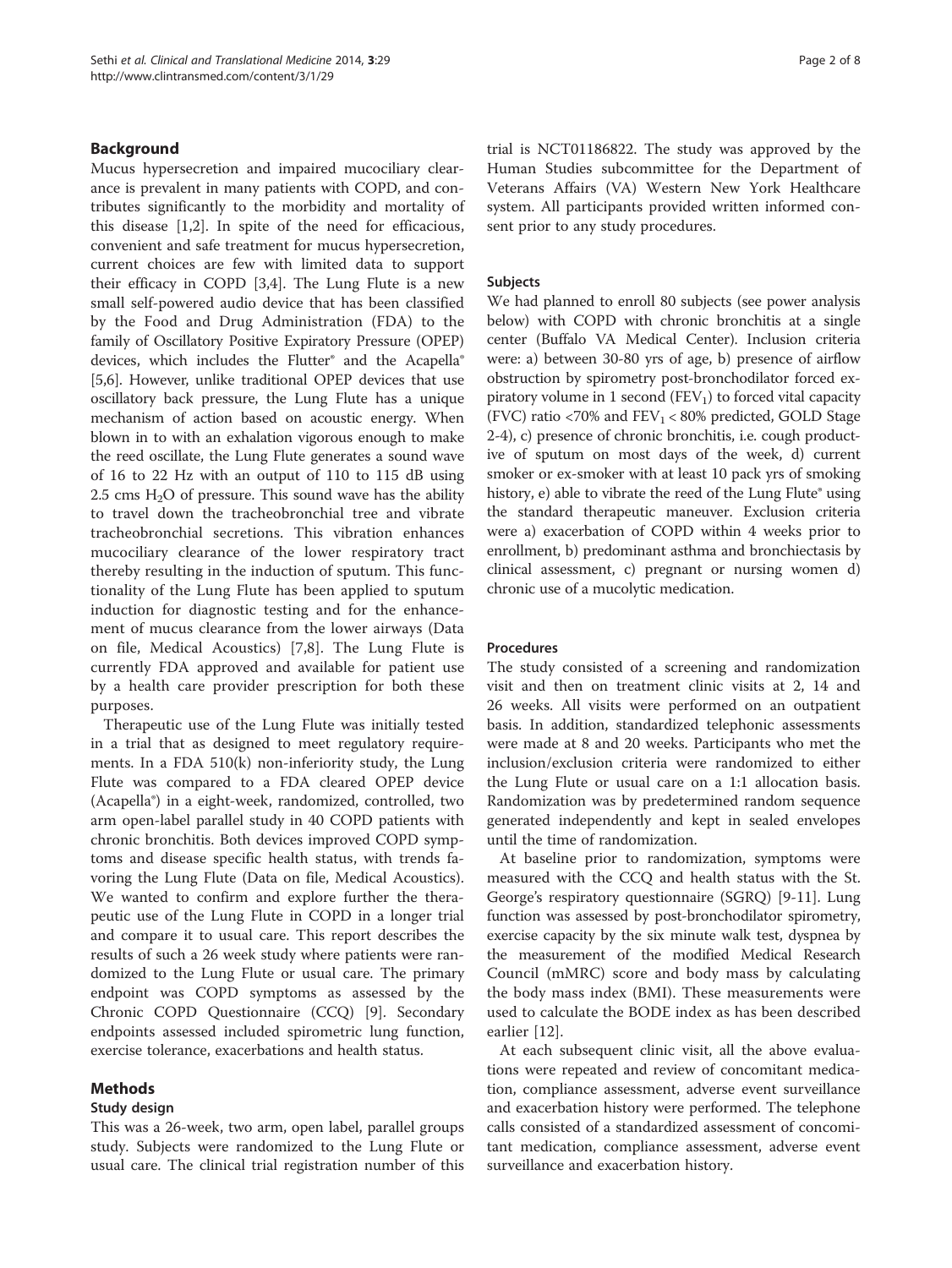#### <span id="page-2-0"></span>Intervention

The Lung Flute arm participants were instructed to blow twice in to the Lung Flute device vigorously enough to make the reed oscillate, followed by 5 normal breaths. This was repeated 10 times, followed by 3 huff coughs to complete 1 cycle. Two such cycles were recommended twice a day. One of these cycles was performed under supervision of the study personnel at the time of enrollment and at each subsequent study visit. Baseline COPD medication regimen was continued in all participants, although the primary physicians of the participants could make medically necessary changes. Chest physical therapy, additional breathing exercises and formal pulmonary rehabilitation programs were not prescribed to any of the participants during the study.

#### Endpoints

The primary endpoint of this study was comparison of the change in COPD symptoms assessed by the CCQ questionnaire between the intervention and control group at 26 weeks. Secondary endpoints included comparison of the changes in SGRQ score, spirometric lung function, BODE index, and exacerbation frequency at 26 weeks between the 2 arms.

#### Data analysis

All analyses were performed in an intention to treat (ITT) manner. Subject demographics were compared with t tests and chi square analyses as appropriate. For normally distributed outcomes (e.g. CCQ and SGRQ scores), paired t-test was applied to compare week 26 (week 14/ week 2) to baseline for the two arms, respectively. Also 2-sample independent t-test is used to compare the two arms at baseline, and to compare the changes of week 26 (week 14/ week 2) from baseline in the two arms. For outcomes which failed the normality test (e.g. BODE score), Wilcoxon signed ranks test is applied to compare week 26 (week 14/ week 2) to baseline for the two arms, respectively. Also Wilcoxon-Mann Whitney test is used to compare the two arms at baseline, and to compare the changes of week 26 (week 14/ week 2) from baseline in the two arms. Fisher's exact test is applied to compare the exacerbation frequencies of the two arms. A  $p < 0.05$  was considered significant. Missing data were imputed by carrying forward the last observation.

#### Power analysis

In order to determine sample size, we used the primary outcome of the CCQ score. In previous 8 week studies with Lung Flute, an average improvement of 0.4 (S.D. of 0.64) in the CCQ score has been seen with this device. We assumed that the control group will have a change of .05 in the CCQ score. With an alpha = 0.1 (one sided t test) and power =  $0.8$  and a 1:1 allocation, a total sample size of 76 was required. Allowing for a 5% drop-out rate, a total of 80 patients were to be included in this study.

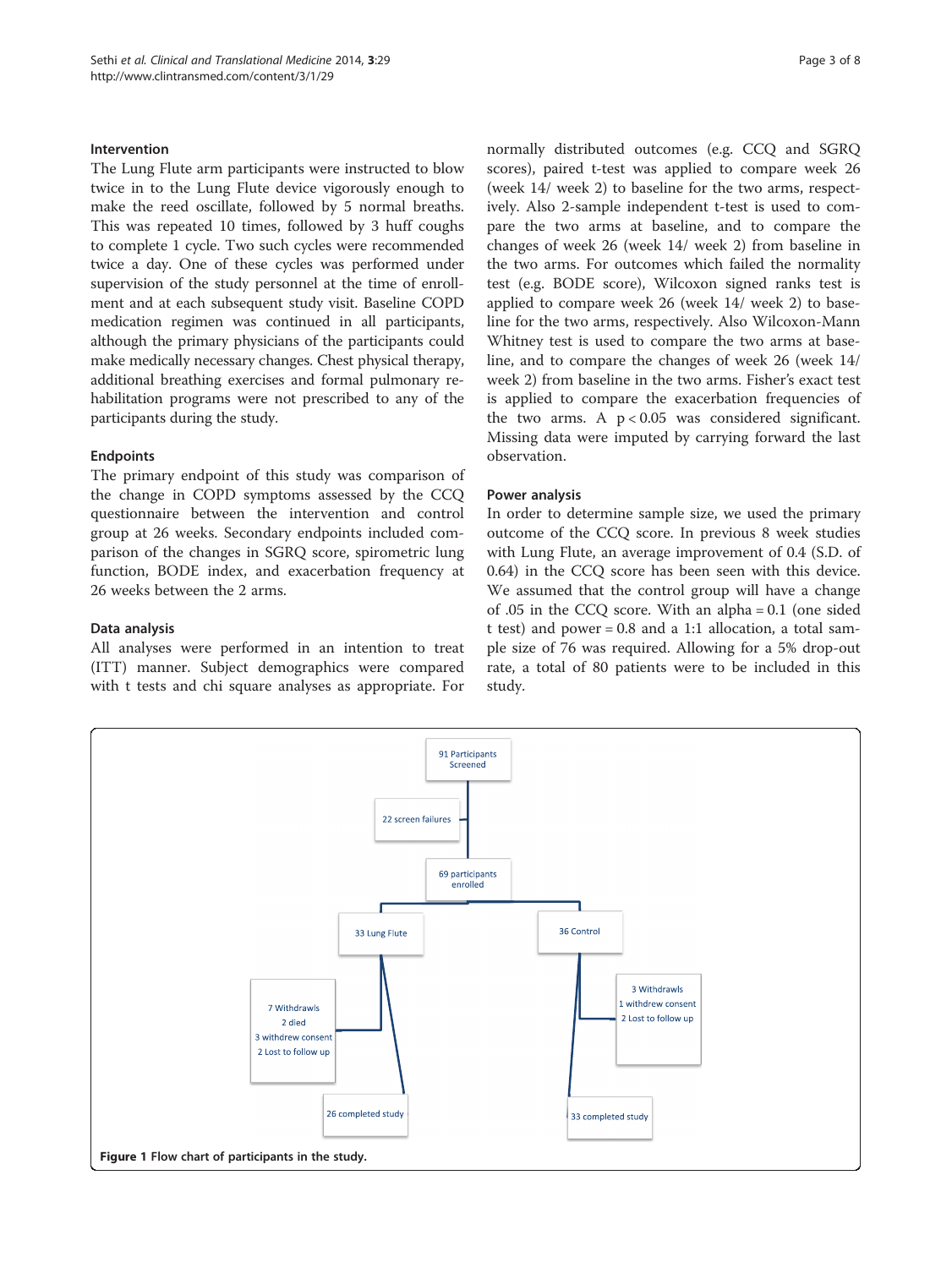#### <span id="page-3-0"></span>Table 1 Subject demographics

| Characteristic                  | Lung Flute $(n = 33)$  | Control $(n = 36)$     | p value |
|---------------------------------|------------------------|------------------------|---------|
| Age                             | $68.88 \pm 1.49$       | $67.97 \pm 1.29$       | 0.58    |
| Gender                          | $Male = 29$            | $Male = 32$            | 0.89    |
|                                 | $Female = 4$           | Female $=$ 4           |         |
| Race                            | Caucasian $=$ 30       | Caucasian $=$ 33       | 0.91    |
|                                 | African-American $=$ 3 | African-American $=$ 3 |         |
| Smoking history (pack yrs)      | $62.16 \pm 7.13$       | $60.26 \pm 4.60$       | 0.82    |
| Smoking status                  | Current $= 13$         | Current $= 12$         | 0.60    |
|                                 | $Ex = 20$              | $Ex = 24$              |         |
| $FEV1$ (liters)                 | $1.71 \pm 0.13$        | $1.53 \pm 0.11$        | 0.30    |
| $FEV1%$ predicted               | $51.19 \pm 2.98$       | $49.13 \pm 3.18$       | 0.64    |
| Baseline COPD medications N (%) |                        |                        |         |
| - LAMA + LABA/ICS               | 11(33.3)               | 19 (52.8)              | 0.31    |
| - LABA/ICS                      | 6(18.2)                | 3(8.3)                 |         |
| - LAMA/LABA                     | 2(6.1)                 | 1(2.8)                 |         |
| - LAMA                          | 3(9.0)                 | 3(8.3)                 |         |
| - LABA                          | 1(3.0)                 | 3(8.3)                 |         |
| - SAMA/SABA                     | 5(15.2)                | 6(16.7)                |         |
| - SABA/none                     | 5(15.2)                | 1(2.8)                 |         |

LAMA = long actiing anti-muscarinic agent (e.g. tiotropium), LABA = long acting β agonist (e.g. formoterol), ICS = inhaled corticosteroid (e.g. budesonide), SAMA = short acting anti-muscarinic agent (e.g. ipratropium), SABA = short acting β agonist (e.g. albuterol).

#### Results

#### Participants

We screened a total of 91 patients and 69 patients were enrolled (Figure [1\)](#page-2-0). The most common reason for screen failure was the absence of at least moderate airflow obstruction. Of the enrolled patients, 33 were randomized to Lung Flute, while 36 to control arm. Of the enrolled participants 59 completed the study, 26 of the 33 participants in the Lung Flute arm and 33 of the 36 participants in the control arm. None of the early termination/withdrawals were related to the device, except for one patient who

withdrew consent at 2 weeks because of perceived lack of efficacy.

Baseline clinical characteristics of the participants randomized in to the study are described in Table 1. There were no statistically significant differences in the demographics, smoke exposure history and lung function between the subjects enrolled in the two arms.

#### COPD symptoms (CCQ)

The CCQ is an objective validated tool to assess COPD symptoms [[9\]](#page-7-0). It consists of 10 items, divided into 3

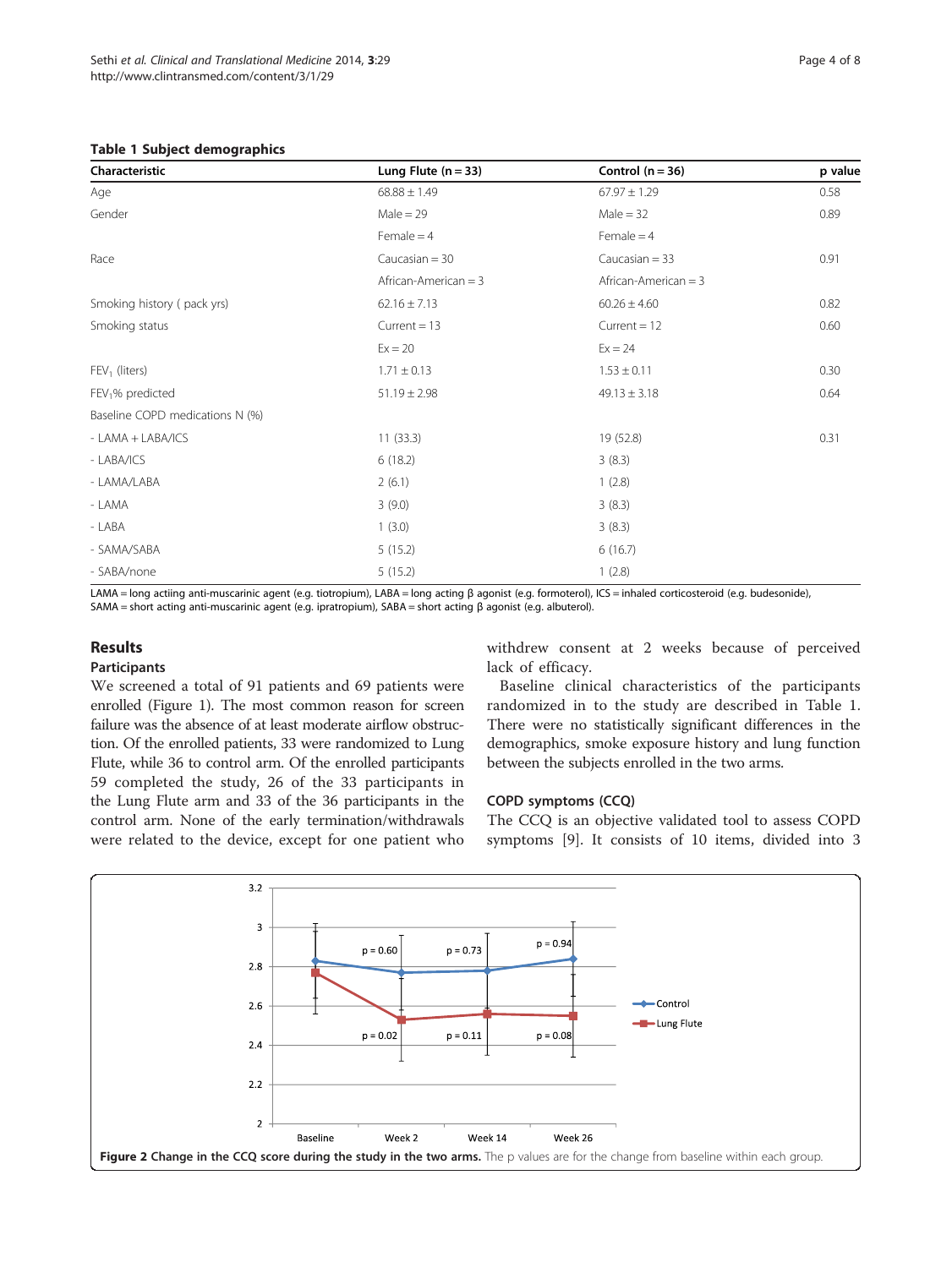Table 2 Change in CCQ total and domain scores from baseline at 2, 12 and 26 weeks for the Lung Flute group

| Lung Flute group |                      |           |                       |
|------------------|----------------------|-----------|-----------------------|
| Score            | 2 weeks              | 14 weeks  | 26 weeks              |
| Total            | $-0.24$ <sup>#</sup> | $-0.21$   | $-0.23$ <sup>##</sup> |
| Symptom domain   | $-0.30*$             | $-0.27**$ | $-0.42***$            |
| Mental domain    | $-0.32$              | $-0.17$   | $-0.05$               |
| Function domain  | $-0.14$              | $-0.17$   | $-0.12$               |

 ${}^{#}p = 0.02, {}^{#}#p = 0.08, {}^{*}p = 0.003, {}^{**}p = 0.06, {}^{***}p = 0.004.$ 

P values <0.10 are shown.

Table 3 Change in CCQ total and domain scores from baseline at 2, 12 and 26 weeks for the control group

| 26 weeks |
|----------|
|          |
| $+0.01$  |
| $-0.11$  |
| 0.0      |
| $+0.14$  |
|          |

P values <0.10 are shown.

## Health status (SGRQ)

domains: symptoms (4 items), functional state (4 items) and mental state (2 items). Each question can be answered from  $0 = \text{best}$ ,  $6 = \text{worst}$ , and the CCO score is derived as the average of the individual question scores, with a range of 0-10. A reduction in the CCQ score denotes a reduction in COPD symptoms. There was no difference in the baseline CCQ score in the 2 groups  $(p = 0.81)$ . The CCQ score at 26 weeks in the control group had increased (worsened) by 0.01 points ( $p = ns$ ). In the Lung Flute group, a decrease (improvement) of 0.23 points in the CCQ score was seen at 26 weeks ( $p = 0.08$ ). When intermediate timepoints were examined, the change in CCQ with the Lung Flute was evident at 2 weeks (0.24 points,  $p = 0.02$ ) and sustained at 14 weeks  $(0.21 \text{ points}, p = 0.11)$  while the changes in the control group were small and non-significant (Figure [2\)](#page-3-0).

When changes in the domain scores were examined in the 2 arms, the symptoms domain showed the largest responses to the lung flute, with a 0.42 point improvement seen at 26 weeks  $(p = 0.004)$ , as well as significant improvements at 2 and 14 weeks (Tables 2 and 3). The items in this domain quantify shortness of breath at rest, shortness of breath with physical activity, cough and phlegm production respectively. Changes in function and mental domains with the Lung Flute were not consistent or statistically significant.

SGRQ is a well validated, widely used health status questionnaire specific for COPD [\[11](#page-7-0)]. A reduction in the SGRQ score denotes an improvement in disease specific health status or quality of life. There was no difference in the baseline SGRQ score in the 2 groups  $(p = 0.22)$ . The Lung Flute arm showed a progressive improvement in health status, with a significant decrease of 3.23 points seen by week 26 ( $p = 0.03$ ) (Figure 3). In contrast, the decrease in SGRQ of 1.85 points at week 26 with usual care was non-significant. Consistent with the CCQ observations, the largest and most consistent changes with the Lung Flute were seen in the symptoms domain, with minimal changes in activity and only a 26 week change in the impact domain (Tables [4](#page-5-0) and [5](#page-5-0)). Usual care was not associated with significant improvement in any SGRQ domain.

#### BODE score and its components

Over the 26 weeks, BODE score in the Lung Flute arm did not change from baseline, being 3.16 at baseline and 3.16 at 26 weeks. However, in the usual care arm, there was a noticeable worsening in the BODE score, with an increase from the baseline value of 3.31 to 4.14 at 26 weeks ( $p = 0.0006$ ). When individual components of the BODE score were examined, BMI and  $FEV<sub>1</sub>$  did not

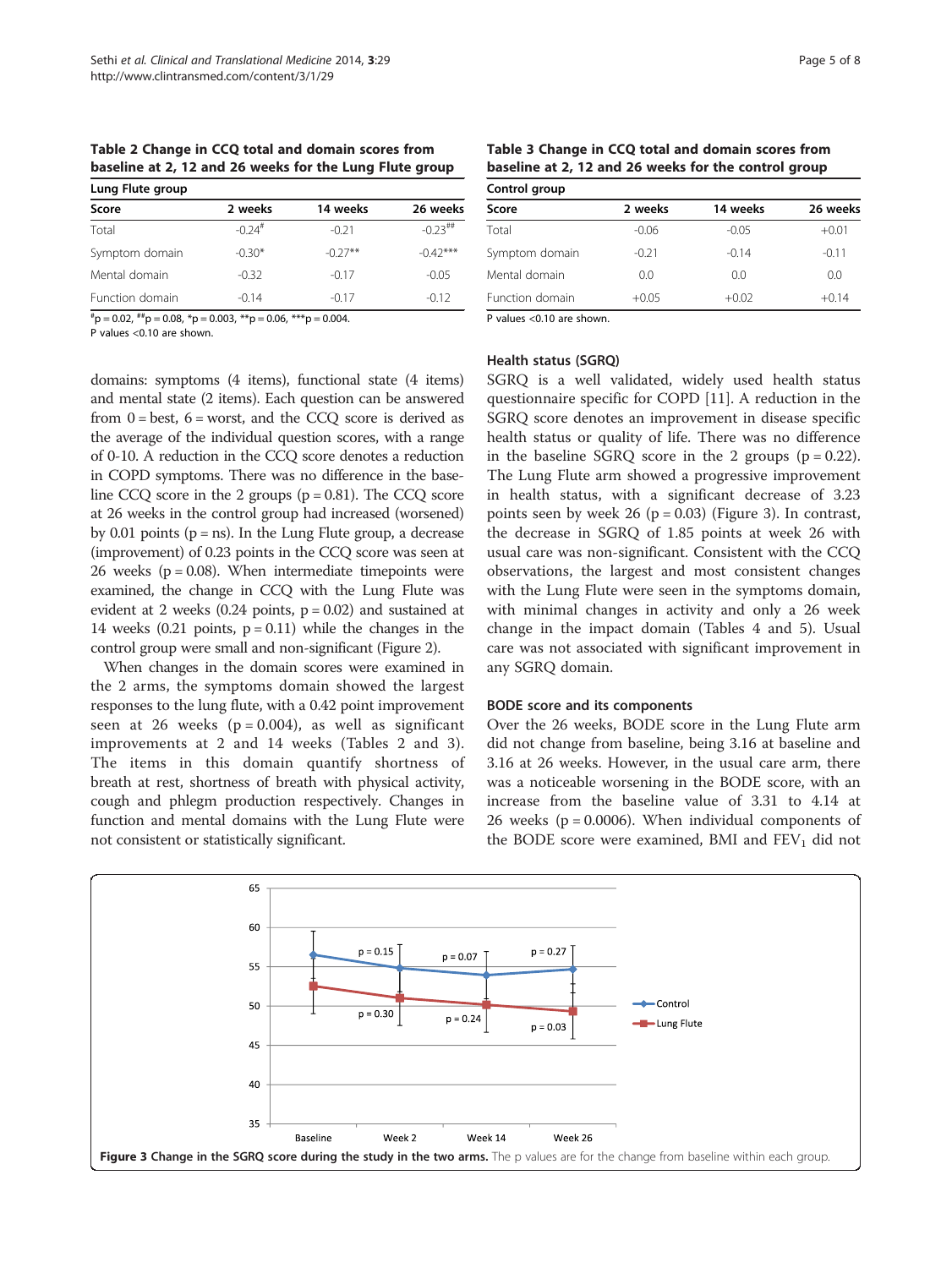<span id="page-5-0"></span>Table 4 Change in SGRQ total and domain scores at 2, 12 and 26 weeks for the Lung Flute group

| Lung Flute group |         |          |                      |  |
|------------------|---------|----------|----------------------|--|
| Score            | 2 weeks | 14 weeks | 26 weeks             |  |
| Total            | $-1.52$ | $-2.38$  | $-3.23$ <sup>#</sup> |  |
| Symptom domain   | $-2.2$  | $-41*$   | $-36**$              |  |
| Impact domain    | $-2.25$ | $-11$    | $-3.37***$           |  |
| Activity domain  | $+0.59$ | $-3.34$  | $-1.18$              |  |

P values <0.10 are shown.

 $*$ <sup>\*</sup>p = 0.03,  $*$ p = 0.08,  $**$ p = 0.08,  $**$ \* $*$ p = 0.09.

change significantly in either arm, however, deteriorations in mMRC and 6 minute walk distances were seen only in the control arm (Tables 6 and 7).

#### Exacerbations

Six of the 33 patients in the Lung Flute group, while 14 of 36 patients in the control group experienced at least one moderate to severe exacerbation, defined as an exacerbation requiring outpatient treatment with antibiotics and/or corticosteroids or requiring hospitalization  $(p = 0.07)$ . Figure [4](#page-6-0) illustrates the timing of the first exacerbation during the study in the 2 arms, and the probability of not having an exacerbation favors the lung flute ( $p = 0.03$ ).

#### Patient preference

When asked at the end of the study visit, 85% of the patients that were randomized to the lung flute indicated that they found the device to be efficacious and would like to continue using it as a regular part of their COPD care regimen.

#### Safety

There were two deaths in the Lung Flute group and none in the control group. There were serious adverse events in both groups, most commonly hospitalization due to COPD or co-morbid conditions. None of the deaths and serious adverse events were determined to be related to Lung Flute use. One patient complained of increased cough with the Lung Flute. There were no study withdrawals related to the adverse effects with the use of the Lung Flute.

Table 5 Change in SGRQ total and domain scores at 2, 12 and 26 weeks for the control group

| Control group   |         |                      |          |  |  |
|-----------------|---------|----------------------|----------|--|--|
| Score           | 2 weeks | 14 weeks             | 26 weeks |  |  |
| Total           | $-171$  | $-2.60$ <sup>#</sup> | $-1.85$  |  |  |
| Symptom domain  | $-3.6*$ | $-1.3$               | $-2.8$   |  |  |
| Impact domain   | $-1.88$ | $-3.1$               | $-1.9$   |  |  |
| Activity domain | $-0.81$ | $-3.36$              | $-1.2$   |  |  |

P values <0.10 are shown.

 $\rm{^{\#}p} = 0.07$ ,  $\rm{^{\ast}p} = 0.06$ .

Table 6 BODE scores and its components at 2, 12 and 26 weeks for the Lung Flute group

| <b>Baseline</b> | 2 weeks      | 14 weeks     | 26 weeks   |
|-----------------|--------------|--------------|------------|
| $3.16 +$        | $3.13 +$     | $3.25 +$     | $3.16 +$   |
| 0.49            | 0.49         | 0.48         | 0.45       |
| $27.98 +$       | $27.57 +$    | $26.27 +$    | $26.12 +$  |
| 1.19            | 1.15         | 1.03         | 0.97       |
| $51.19 +$       | $51.19 +$    | $50.36 +$    | $50.15 +$  |
| 2.98            | 3.38         | 3.24         | 3.10       |
| $1.48 +$        | $1.42 +$     | $1.36 +$     | $1.52 +$   |
| 0.19            | 0.20         | 0.21         | 0.21       |
| $353.03 +$      | $355.88 \pm$ | $355.63 \pm$ | $359.18 +$ |
| 29.95           | 32.05        | 30.58        | 29.19      |
|                 |              |              |            |

P values <0.10 are shown.

#### **Discussion**

There is an unmet medical need for dealing with mucus hypersecretion, impaired mucociliary clearance and secretion retention in COPD, with a paucity of treatments that have demonstrated efficacy for these disorders. Currently available mucolytics and expectorants are of unproven efficacy in COPD, and the beneficial effects of agents such as n-acetylcysteine and carbocisteine are more likely related to their antioxidant effects rather than their mucolytic effects [[13,14\]](#page-7-0). Mechanical means to improve mucus clearance in hypersecretory lung conditions include Oscillatory PEP devices such as the Acapella and Flutter, chest vibration and percussion and breathing techniques. However, these have not been tested systematically in stable COPD. This postmarketing study confirms the previous regulatory study that the Lung Flute is efficacious in COPD with chronic bronchitis in improving respiratory symptoms and health status. The largest improvements were seen in symptom domains of the CCQ and SGRQ. Furthermore, it confirms the safety of this device in COPD with related adverse effects being seldom seen.

#### Table 7 BODE scores and its components at 2, 12 and 26 weeks for the control group

| Control group             |                     |                     |                     |                             |
|---------------------------|---------------------|---------------------|---------------------|-----------------------------|
| Parameter                 | <b>Baseline</b>     | 2 weeks             | 14 weeks            | 26 weeks                    |
| <b>BODE</b>               | $3.31 +$            | $3.49 +$            | $3.54 +$            | $4.14 +$                    |
|                           | 0.45                | 0.50                | 0.47                | $0.51*$                     |
| <b>BMI</b>                | $27.15 +$           | $27.10 +$           | $27.14 +$           | $26.91 \pm$                 |
|                           | 074                 | 074                 | 0.73                | 0.73                        |
| FEV1% predicted           | $49.13 +$           | $47.60 +$           | $46.82 +$           | $47.16 +$                   |
|                           | 3.18                | 3.31                | $3.30***$           | 3.45                        |
| mMRC score                | $1.81 +$            | $1.81 +$            | $1.83 +$            | $2.22 +$                    |
|                           | 0.15                | 0.18                | 0.19                | $0.19***$                   |
| 6 minute walk<br>distance | $364.20 +$<br>25.73 | $353.47 +$<br>28.35 | $358.21 +$<br>26.52 | $322.41 +$<br>****<br>29.78 |

P values <0.10 are shown.

 $*$ p = 0.0006,  $*$  $*$ p = 0.01,  $*$  $*$  $*$ p = 0.03,  $*$  $*$  $*$  $*$ p = 0.007.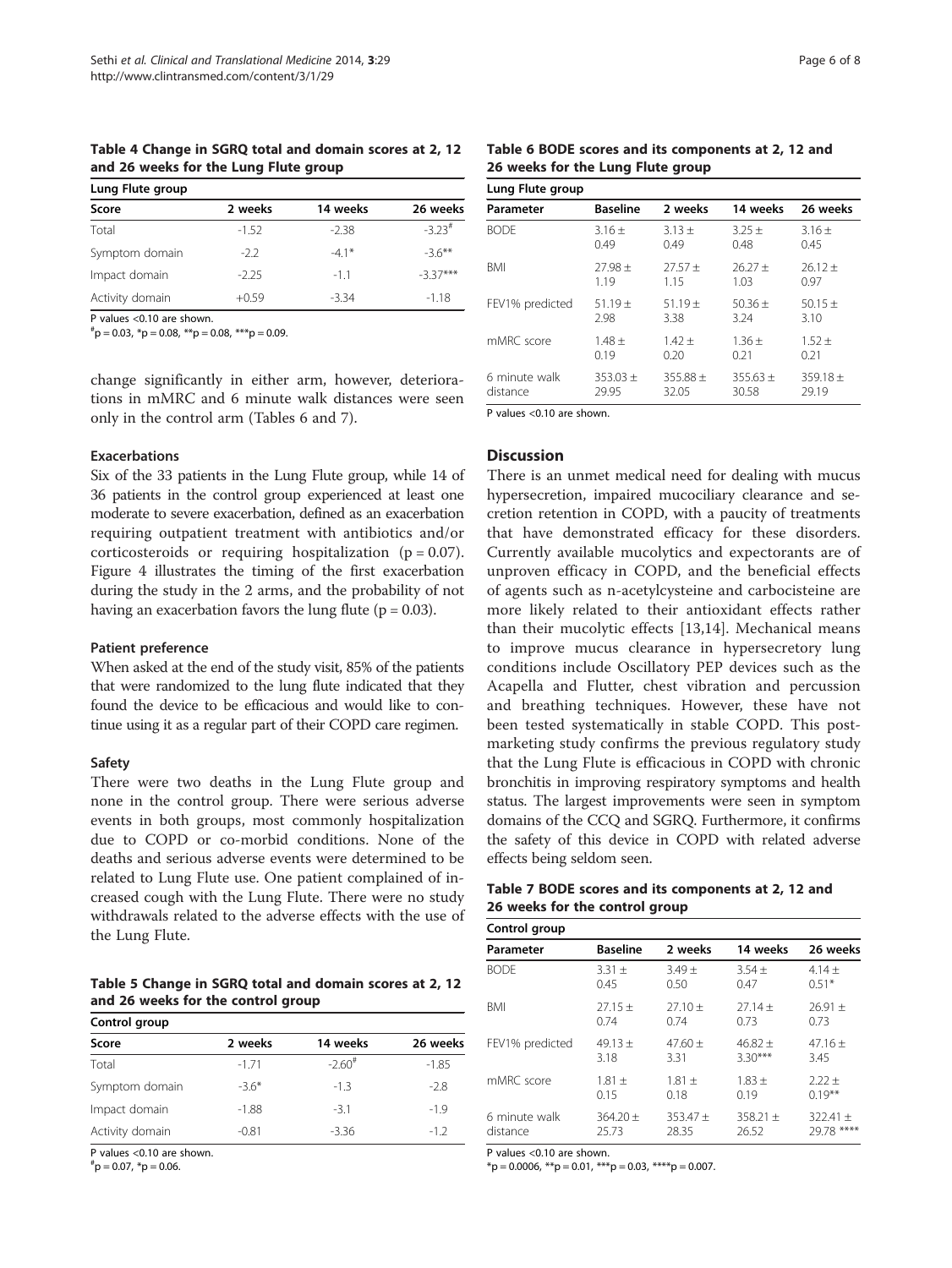<span id="page-6-0"></span>

In addition to the improvements in symptoms and health status, several of the secondary endpoints also demonstrated the benefit of the Lung Flute in COPD. The Lung Flute appeared to stabilize the BODE score, primarily through preventing the progressive decrement in 6 minute walk distance and increase in dyspnea seen in COPD. Furthermore, a trend to reduction of exacerbations was seen. These observations need to be confirmed in the future with studies that are of appropriate size and duration to definitively assess treatment benefit in these aspects of COPD.

The mechanism of action that results in clinical benefits of Lung Flute in COPD is presumed to be increased mucocilary clearance of tracheobronchial secretions. However, a limitation of this study was the absence of direct measurement of mucociliary clearance. Other limitations of this study include it being a single site study of relatively small size, and the lack of blinding, which is difficult in device studies. However, of note, all endpoints in this study were either patient reported outcomes (CCQ, SGRQ, mMRC) or were objective measures (Spirometry, 6 minute walk distance). Subjective investigator assessments of treatment effects were therefore avoided in this trial, minimizing bias. Furthermore, the control group clearly showed either no change or slight worsening in all these parameters as expected.

We had planned to enroll 80 participants in the study but a larger than expected screen failure rate and financial and time constraints resulted in enrollment of smaller number of 69 participants. The mean magnitude of improvement at 26 weeks in the CCQ with the Lung Flute was also somewhat smaller in the current trial (-0.23) than in the original registration 8 week trial (-0.40). These factors likely explain why the CCQ improvement in the Lung Flute group did not reach statistical significance. However, the totality of the benefit seen in the various other endpoints assessed does support the efficacy of the Lung Flute in COPD with Chronic Bronchitis.

#### Conclusions

The cost of chronic care of COPD continues to grow with expansion of the possible medication regimen that could be used in these patients. Each additional medication also places the patient at increased risk of adverse effects. Furthermore, none of the standard treatments, inhaled bronchodilators, inhaled corticosteroids or phosphodiestrase inhibitors have demonstrated effects to improve mucociliary clearance in COPD. The Lung Flute therefore represents a welcome addition to our armamentarium for the treatment of COPD because of its potential unique mechanism of action, low cost and safety.

#### Abbreviations

COPD: Chronic obstructive pulmonary disease; CCQ: Chronic COPD Questionnaire; SGRQ: St. George Respiratory questionnaire; FDA: Food and Drug Administration; OPEP: Oscillatory Positive Expiratory Pressure; VA: Veterans Affairs; FEV<sub>1</sub>: Forced expiratory volume in 1 second; FVC: Forced vital capacity; mMRC: Modified Medical Research Council; BMI: Body mass index; ITT: Intention to treat.

#### Competing interests

The authors declare that they have no competing interests.

#### Authors' contributions

SS: was the principal investigator for this study. He participated in study design, oversaw the execution and performed the data analysis and manuscript preparation. JY; was the biostatistician and performed the statistical analysis and assisted in manuscript preparation. PA: was the study coordinator for the trial and enrolled and followed up patients and collected all relevant data. All authors read and approved the final manuscript.